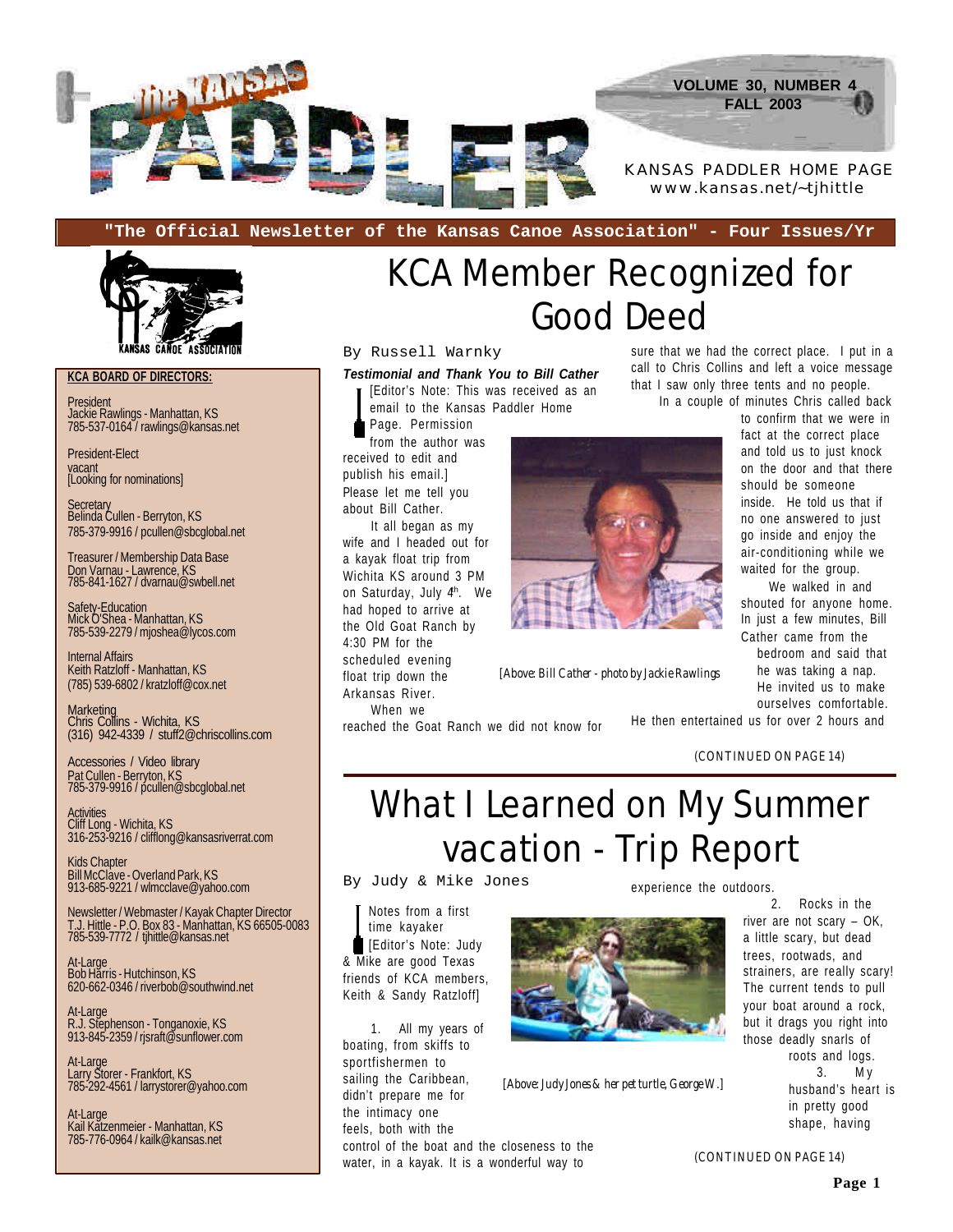

By Cliff Long & Eddy Beard

Rain, sleet or shine, KCA members will be camping, paddling and eating at Bill Cather's Old Goat Ranch, near

Mulvane, Kansas, starting the evening of October 24. Float trips will be planned for Saturday and Sunday.

Tent or RV camping allowed at Bill Cather's Old Goat Ranch, near Mulvane, Kansas. (Directions to the Old Goat Ranch: From the stop light in Mulvane at K-15 and Rock Road go south to the stop sign; turn left and go to Central and Main [brick Methodist Church on right]; turn right under the railroad to 130th; turn left and go to Old Goat Ranch

Road; turn right to the corner of 120th and you're there.)

Suppers (Friday and Saturday) will be



potluck. Other meals are on your own. Bring photos & tell stories of your summer trips. Bring a chair or a pad, words to your favorite campfire songs, and a musical instrument to share around the campfire. Bob Gress, Director of the Great Plains Nature Center, will make a presentation, "Great Wildlife on the Great Plains", at the Octoberfest.

For more details, contact: Cliff Long at clifflong@kansasriverrat.com or (316) 253- 9216 between 7:30 and 9:00 PM weekdays.

# *Looking for and Finding the River Channel*

By Chris Collins



In the Midwest we often float and paddle canoes and kayaks on shallow sandy bottom rivers such as the Arkansas and the Kansas. The ability to find and stay in the channel can be the difference between an enjoyable float and an exhausting experience. Under normal water level conditions, these rivers contain shallow water, lots of sandbars and a narrow channel where the water is deeper.

Study all the tips and try to confirm them each time you float. No individual tip will work well by itself. Always look for two or more reasons why the channel should be where you think it is. If you judge incorrectly or a tip appears to fail, try to figure out why. I recently found the deeper water on the inside of a river bend and when I looked for the reason, I discovered the river bottom had become hard and rocky.

This article covers rivers with bottoms that consist of loose sand. Loose sand is easily moved and shaped by the current. The included tips will not work with rivers and streams that have hard or rocky-bottoms such as found in the Ozarks or those rivers with little or no current to shift the sand and

cut a channel.

#### **Basic River Dynamics**:

Water, like all moving objects, has the propensity to move in a straight line until deflected or forced to turn. When moving water comes to a bend in the river, the bank on the outside of the bend becomes the deflector that makes the water turn. The water runs faster on the outside of the bend and usually cuts a deeper groove in the sandy bottom known as the channel. The riverbank on the channel side frequently appears steep because the channel has been



*[Above: KCA member - Jutta Zastrow & grandson - "looking for the channel"]*

cutting away at the soft soil near the bottom and the top keeps caving into the river. This is where landowners frequently dump various items to stop the erosion. The opposite occurs on the inside of the bend where the

water runs slower and sand bars develop. If the river bend switches directions then the current will cross the river at the end of one bend and be deflected by the next bend. If the river straightens out or has no obvious bends, the channel can meander around or dissipate until the next clearly defined bend in the river.

Where the water flows rapidly, the surface usually reflects the depth conditions with ripples or waves. This is caused because as water flows over an uneven surface (the river bottom, objects, etc.) turbulence is generated in the form of waves. These waves are reflected on the surface and appear as ripples. If the water is deep enough, the waves dampen and/or disappear before they reach the surface. The closer the bottom or the object is to the surface the more apparent these waves are. Waves generated by wind are added to the waves generated by the bottom. The resulting ripples are bigger over shallow water and smaller over deeper water. The shiny water tip described below works even if it is windy.

Channel Finding Tips:

Tip #1: Where there is a well-defined river bend, the channel will be found on the outside of the turn. Higher and steeper banks are usually found on the outside of turns. Lower banks and sandbars are usually found on the inside of turns. The outside of the turns is also likely to contain log jams and strainers, so exercise great caution to avoid those extreme hazards while trying to

#### *(CONTINUED ON PAGE 13)*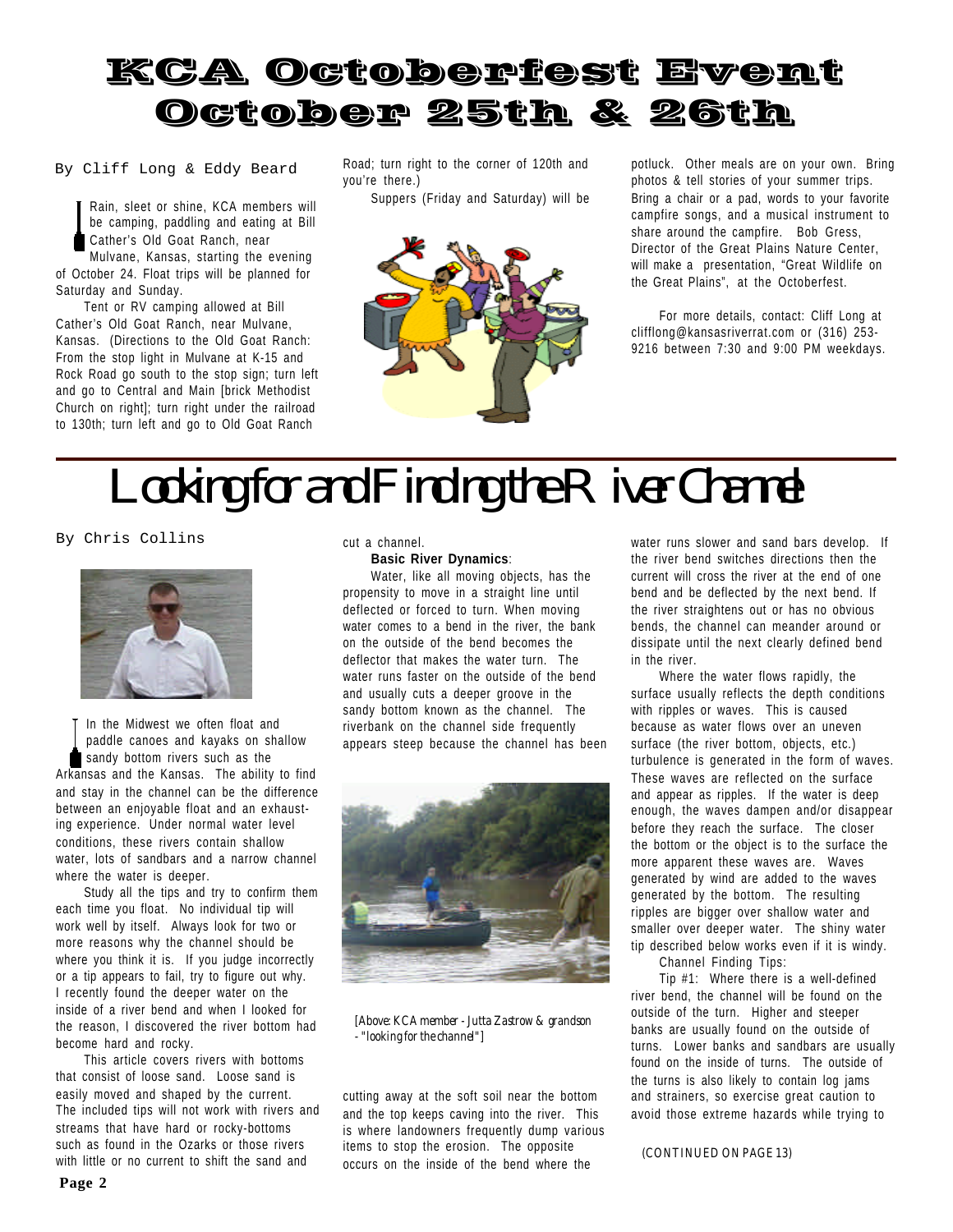

### **Activities Calendar**

**"KCA Members - we need your trips & events"**



*The KANSAS PADDLER Home Page contains the FULL trip and activities schedule. Some events dates & times may have changed or* may not be listed in the KCA Newsletter, so check it out at: www.kansas.net/~tjhittle/

**October 11-12, 2003, North Fork of the White River, MO (Class I-II).** For details, contact Cliff Long at (316) 253-9216 or clifflong@kansasriverrat.com.

**October 25 - 26 - KCA OCTOBERFEST FLOAT** - Camping at Bill Cather's Old Goat Ranch, near Mulvane, Kansas. (Directions to the Old Goat Ranch: From the stop light in Mulvane at K 15 and Rock Road go south to the stop sign; turn left and go to Central and Main [brick Methodist Church on right]; turn right under the railroad to 130th; turn left and go to Old Goat Ranch Road; turn right to the corner of 120th and you're there.) For more details, contact Eddy Beard at ebeard@kansasriverrat.com or weekdays at (785) 266-6891. See the KANSAS PADDLER Trips Page for more breaking details.

**November 8 - KCA Board Meeting** - 12:30 PM; Any KCA member is welcome. Come for lunch (Please RSVP to 785-537-0164 or rawlings@kansas.net) - Jackie Rawlings/TJ Hittle residence, 700 Gillespie Drive; Manhattan, KS.

#### **2004**

**January 17-25 - Costa Rica Paddling Trip -** This is being organized through Gecko Expeditions, a USA guiding service for paddlers. For details, cost, and itinerary contact T.J. Hittle at tjhittle@kansas.net or (785) 539-7772

**February 7 - KCA Annual Meeting & Kayak Chapter Party** - 3:00 PM -KCA Board Meeting; 5:00 PM - Annual Meeting & Party - (Please RSVP to 785-537- 0164 or rawlings@kansas.net) - Jackie Rawlings/T.J. Hittle residence, 700 Gillepsie Drive; Manhattan, KS. Look for more details in the WINTER Issue -KANSAS PADDLER..

### *Green River,WY - Red & Swallow Canyons - Trip Report*

By Cliff Long

Taylor Flats Bridge and Campground was the gathering spot for our group planning to run the Green River from Flaming Gorge Reservoir to Lodore Ranger Station. While congregating at camp we were invited by a member of the BLM staff at the Jarvie Ranch to come view a moose that hangs out in the area.

By late June 22nd Les and Patti Imboden, John and Jean Weiss, Gwen and George Moudry, Pam and Sean Broderick, Rob Long, Caitlin Jolly, Mick Farrell, Bob

Krenz, and I had managed to find each other for our adventure. There were a couple of problems. The reservoir was only releasing 827 cfs, which we found to be adequate, barely. The other problem was that the weather was very non typical for desert at that time of year. The daily highs were in the low fifties, the wind was blowing, and it rained nearly constantly.

The morning of the 23rd we drove to the launch ramp below Flaming Gorge Reservoir. This is such a busy ramp they had a guy

down there to gripe at you if you took more than thirty seconds to launch and get your vehicle headed back to the parking area. The water here is so clear they call this area the aquarium. The early part of the trip was nice class II drops. Past where most of the fishermen take out is Red Creek Rapid (class III). Red Creek was flowing two inches deep and two feet wide due to the last several days of rain which turned the Green River red. (I



#### *(CONTINUED ON PAGE 9)*

*[Left: Chris Collins (KCA Marketing Chr. & Jackie Rawlings (KCA President) show off one the two KCA Banners that the Board recently approved to help support the increased member activity in city & regional river festivals, special events, KCA activities, and awareness events. Contact Chris or Jackie to reserve your date for the new KCA Banner]*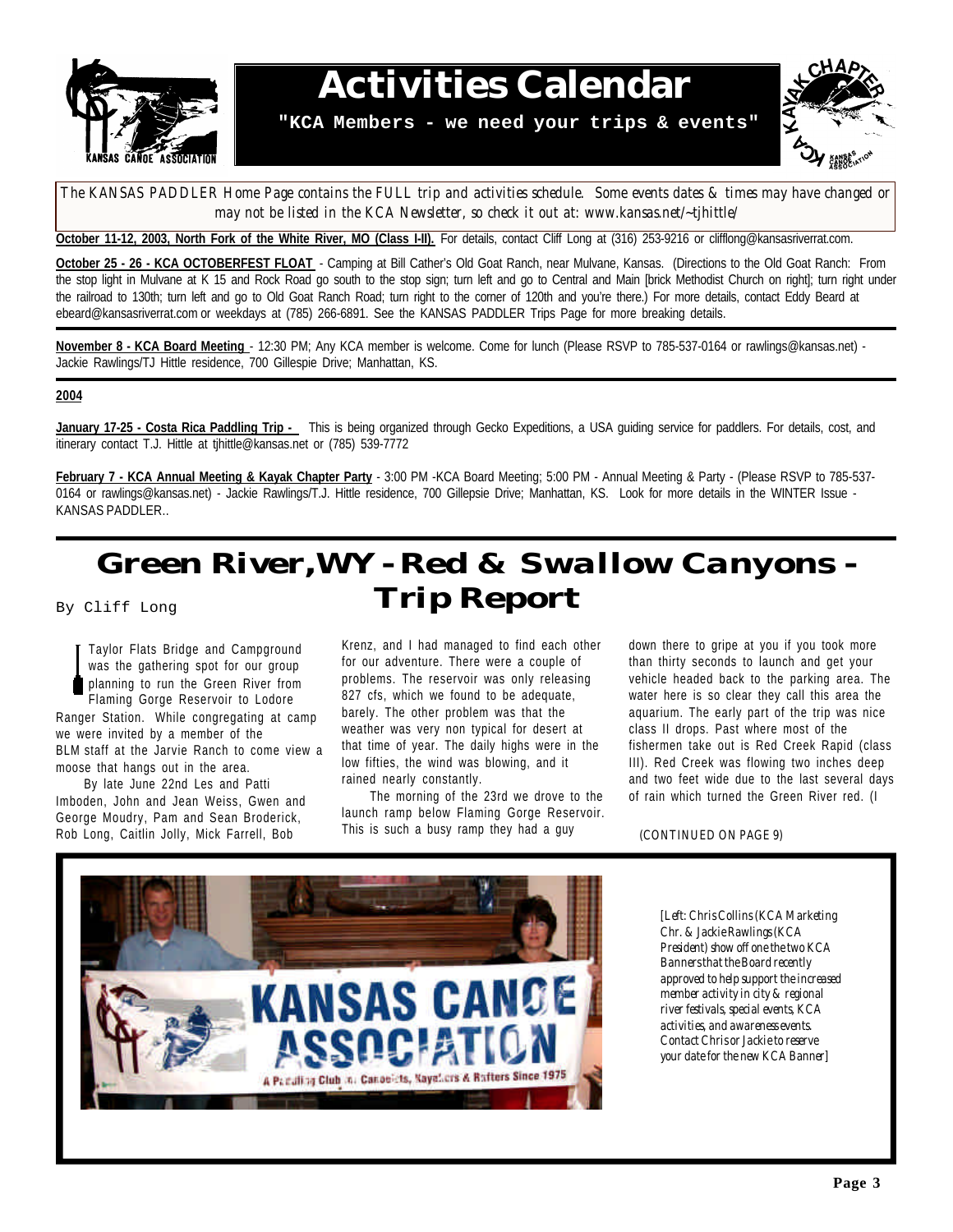# **President's Column**

By Jackie Rawlings

I hope you all had a good summer. The extreme heat and lack of water kept many of us from doing very much paddling in Kansas. I was fortunate enough to be able to go to Idaho and be part of a wonderful trip down the Salmon River. A special thanks to Craig Geary, Cliff Long, Doug Sell, and Lynn Lyon. Without their participation, I couldn't have gone. Be sure and read Cliff & Doug's article about the trip.

This fall several communities are having Rolling Down the River Festivals. On September 13<sup>th</sup> we helped St. George celebrate their first celebration since building their new river park. Sadly there was not enough water in the Kaw for us to do the float we had planned. However, we had three excellent presentations. Dan Mulhern, from the US Fish & Wildlife, talked about endangered species on the Kaw. Jim Sherow, Professor of Environmental History at K-State, talked about the history of the Kaw River and Dave Murphy, longtime RiverKeeper for Friends of the Kaw, talked about the future of the Kaw. We followed this up with an enjoyable rescheduled float on the Big Blue River, below Tuttle Creek Reservoir



*[Above: Jackie Rawlings - pictured during a past KCA Rendezvous - photo by T.J. Hittle]*

and a great campout. What could have been a disappointing day turned out to be very worthwhile and enjoyable.

On September 21<sup>st</sup>, Lawrence had their Rolling Down the River Celebration and on October 4<sup>h</sup>, it will be in Manhattan. KCA members have been at each of these staffing our education and awareness booths. We now have two new color KCA Banners that have improved our visibility. KCA members from Clay Center are participating in their city's festival too. We hope you enjoyed seeing KCA.

I'm sure many of you have noticed the "Dredging Issues" page on the KANSAS PADDLER Home Page this fall. Hopefully by the time this issue is out, we will have learned that the Corps of Engineers has made the right decision to allow a public hearing. It never ceases to amaze me that those who are in a position to do the right thing to protect our natural resources need to realize that "The People" are watching them in order for them to do the right thing. Since water is probably the most valuable resource on the planet, our rivers should not be abused just so one industry or another can make larger profits. Make your views known about clean water.

I want to welcome two new KCA Board members, Keith Ratzloff, Interior Affairs and Chris Collins, Marketing Chairman. Kail Katzenmeier has moved to fill in an At-Large Board position. Thanks in advance for your willingness to serve.

Hope to see many of you at the KCA Octoberfest at the Old Goat Ranch outside Mulvane, Kansas October 25 and 26. It should be fun. Don't forget the New Member Contest running to the end of June 2004! Get new members and be eligible for prizes. See the summer issue of the KANSAS PADDLER Newsletter or the KANSAS PADDLER Home Page for details.

### **Salmon River, ID - Trip Reports #1 & #2**

By Doug Sell (#1) & Cliff Long (#2)

[ARTICLE #1] There were fourteen of us in seven rafts & two funny shaped boats. Trip members included Cliff Long, Craig and Rebecca Geary, their sons Trenton and Colton, Bob Krenz, Bill Cather and his

nephew Cary, Lynda Lyne, Jackie Rawlings, Lynn Lyon, and Doug Sell. T.J Hittle and Dave Murphy were along as rescue boaters in some kind of funny looking boats with the end all squashed and kind of humped up in



the middle………whitewater kayaks, I believe they're called. Although we needed no rescue, Bill Cather got the honors for coming the closet while splatting his cataraft into a large rock in the middle of the river.

On Monday, rigging day, it was 113 degrees in the shade. "Stay off the boat ramp, or you'll have a case of the "catarrh". "Catarrh" is endemic in Idaho. The only known cure is to bathe in the hot springs. This was the advice of Dr. Lynn Lyon, our group's resident expert on "catarrh". [Editor's note: "Catarrh" is the name for the group's running joke and fictitious disease known only to Dr. Lynn Lyon.]

The river level was .4' and crested in late May at 10.5'. Now THAT must have been some big water! However, there was plenty of water for our purposes. The rapids were mostly in the Class II-III, which meant that it was all fun, spunky, little joy rides every 1/4 mile or so. The water was also a perfect temperature for swimming. One of the latest raft accoutrements is the beach umbrella. It's quite a sight to see a gaily-colored umbrella bobbing madly through a set of large standing waves. Everybody on the trip got along just great. The food was fine. Wildlife sightings included a bear cub, numerous bighorn sheep, unconfirmed osprey, grouse,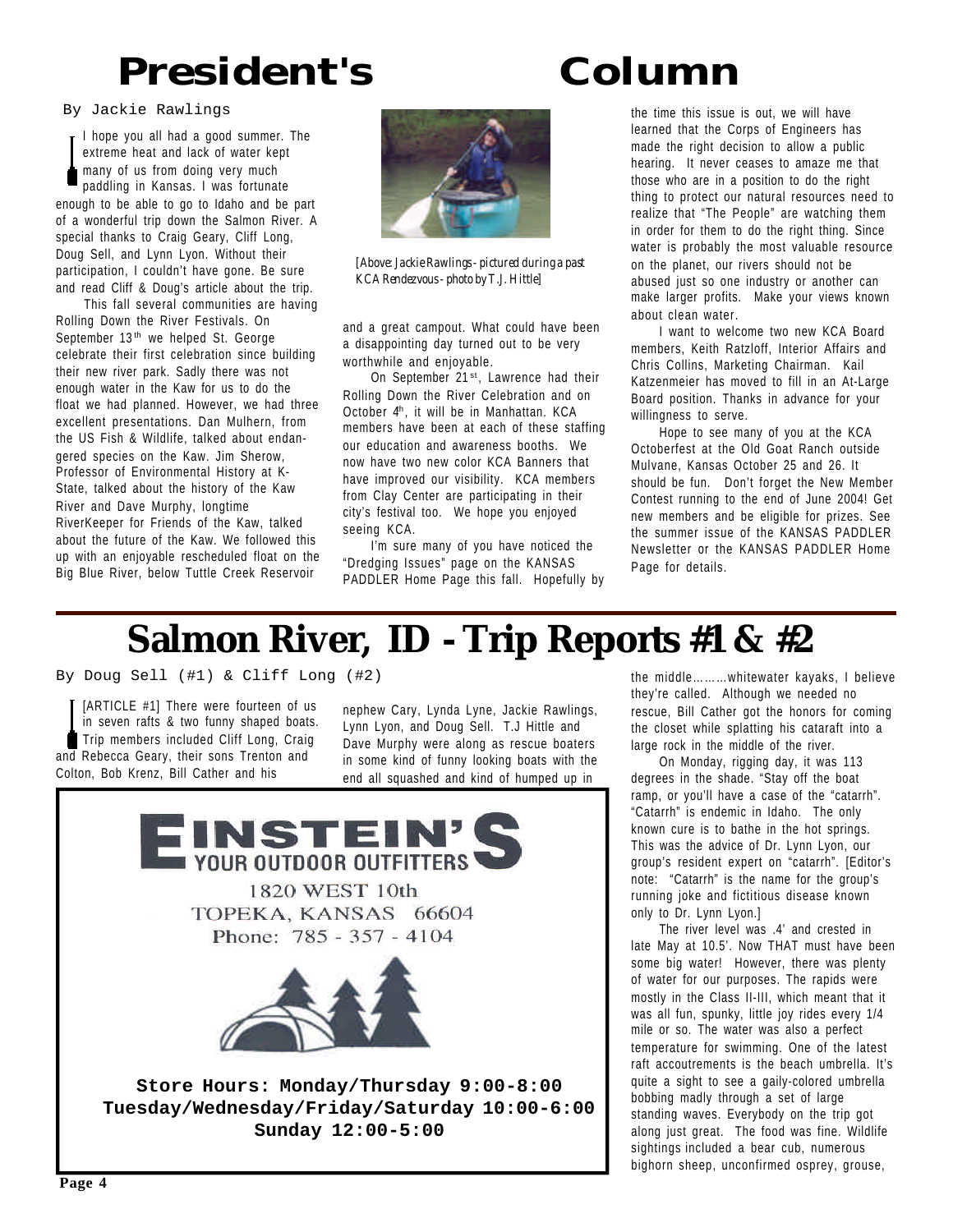#### *(Salmon River - CONTINUED FROM PAGE 4)*

and large flocks of chukar, a ground dwelling, partridge like bird, too stupid to fly away from humans, and three nonpoisonous snakes. There were also several historic cabins, wooden pack bridges, jet boats, and a malt shop at MacKay Bar.

Lynn Lyon showed exceptional style by running Salmon Falls backwards. Dave took the big water run on river left. Colton and Trenton finally finished their books, but only after running into his Dad's raft in one of several new and yet unnamed rapids. Dave Murphy hiked everybody's legs down to the nubs, but only after hiking in thunderous lightning and a blinding rain storm. Next time I need to remember three important things about hiking:

- 1) Take plenty of water
- 2) Use hiking boots

3) Take a rain coat when it looks like rain is coming.

We also stopped at a hot springs below Salmon Falls with a fine, hot, deep, pool where we soaked in the cool part of the morning. There are other sections of the river below our take out at Carey Creek that look just as fun as the section we did. Cliff, Bill, Carey, Bob, and the Geary family went on to float down to Hammer Bar, well below Riggins, ID. It rained the last day and cooled things off for a while. Doug drank the most beer and still got off the river with part of a six-pack. Did I mention the water was just delightful?



Lawrence/Kansas City **KOA Kampground** 

1473 Hwy 40 Lawrence, KS 66044 (785) 842-3877 (800) 562-3708 res. only

**Canoe and kayak** float trips on the Delaware/Kansas **River** 

[ARTICLE #2] Craig Geary was drawn for a Main Salmon River permit and I volunteered to coordinate the trip. Since I had plenty of time I wasn't satisfied with just doing the permitted section. We added floating above the permit launch at Corn Creek and extended the trip below Vinegar Creek, the end of the permit, to Heller Bar on the Snake River.

Almost from the beginning the actual launch site was in doubt. The previous year Kitchen Creek had carried tons of rock into



*[Above: L-R: Doug Sell, Dave Murphy, Lynn Lyon, Bill Cather, TJ Hittle, Cary Heiserman, Linda Lyne - photo by Jackie Rawlings]*

the Salmon River creating a new rapid. This year Kitchen Creek and the Salmon River had very high early runoff washing out some of the road to Corn Creek, until about the end of June emails between Craig, the North Fork Ranger, and I kept us guessing about the road. Then we were told that the road was repaired so we could get to Corn Creek.

T.J. Hittle, Jackie Rawlings, and Dave Murphy met me early at Spring Creek Campground. After a little scouting and a trip to a hot spring that T.J. knew of we decided to run from camp to Cove Creek, about 10 miles of mostly class III water. T. J. and Dave kayaked while Jackie and I watched their antics from my cataraft. Actually, we made two successive day trips here. The day before our scheduled launch Bill Cather, Cary Heiserman (passenger), and Bob Krenz (catarafts) joined us for a trip from Cache Bar to Corn Creek.

By departure time July 22nd Doug Sell (cataraft), Lynn Lyon (self-bailing raft), Linda Lyne (passenger), Craig, Rebecca, Colton, and Trenton Geary (2 self-bailing rafts) had joined us. On that first day we missed finding the Legend Creek pictographs but the rest of the rapids, including Killum (II-III-), Gunbarrel (II-III-), Rainier (III-III+), and Lantz (III), and creeks were where they were supposed to be. Our first attempt to camp got us run off by a larger group that claimed, probably rightly, they had reserved that campsite.

On day two we ran Salmon Falls (III-

III+) and stopped at Barth Hot Springs. The hot springs were an interesting climb but enjoyable. We visited the Jim Moore homestead and SAW A BLACK BEAR!. We made a stop at the resort at MacKay Bar for a round of milk shakes. The fourth day was mild rapids and a camp above Upper Sheep Creek. We had a good rain while in camp and enjoyed the shelter provided by Craig and Lynn's canopies. Dried Meat Rapid (III- - III+) was the only major rapid for those of us not taking out on the fifth day. T.J., Dave,

Jackie, Doug, Linda, and Lynn went on downstream to take out at Carey Creek Boat Ramp. The rest of us camped at Vinegar Creek Boat Ramp, which really doesn't have a place to camp except in the parking area but we were supposed to meet four people there. While there we got to watch the Shepp Ranch using a large jet boat as a truck to haul bailed hay to the ranch. While at Vinegar Creek we learned that the rainy weather we had received had started several more wildfires, caused a blowout up the Middle Fork of the Salmon, and a mud/

> rock slide on the road to Corn Creek that blocked it. Were our vehicles moved out from the put in before the slide?

> At Vinegar Creek Christa and Steven Eschelman joined us. We

headed downstream through Vinegar Creek Rapid (III+ - IV-) and camped at Spring Creek Bar that night and enjoyed running water to refill water jugs and clean up. Day seven took us by the Little Salmon River and into Riggins. We stopped at the Riggins Boat Ramp and got ice and groceries. While in town I called River Shuttles (800-831-8942) and was assured that our vehicles were out before the slide had closed the road. Leaving Riggins the rapids pick up again and we ran Time Zone (IV), Chair Creek (III), and Traps Creek (IV) before making camp. During this day we passed and were passed by the muddy water from the blowout on the Middle Fork. The next day we were flagged over to a boat ramp and were greeted by the river ranger who told us that due to fire danger we could not have campfires. The water got so muddy that instead of white caps we had brown caps. The water looked like cocoa.

At the Snake River the Salmon's muddy water made it a bi-colored river for several miles until it finally thoroughly mixed. Our camp kitchen at Cave Cove was as close to the water as we could make it so we didn't have to carry everything to the top of the steep beach. When we got to the take out the sight of my van and trailer waiting for us pleasantly greeted us. We had completed over 220 miles from put in to take out. Since there was smoke visible most of the trip I think the theme song for the trip is Smoke Gets in Your Eyes.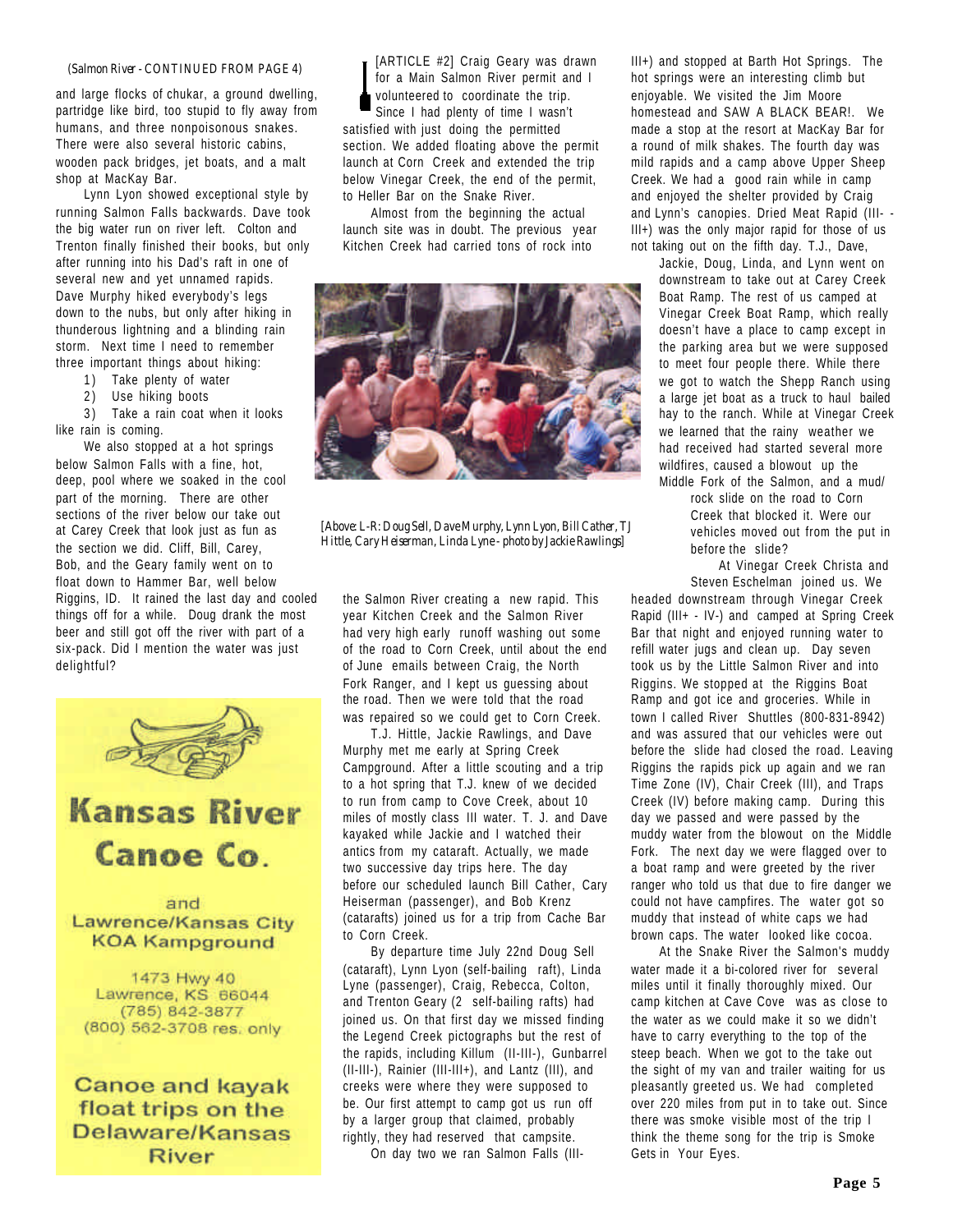### *Welcome New Paddler's Guide to Missouri New Members Rivers*

By TJ Hittle



Heads up to all you paddlers that canoe & kayak in Missouri. There is a new river guide called the Paddler's Guide to Missouri that has replaced the 'Ozark Scenic Waterways' by Oz Hawksley. The 2003 edition has been updated, format changed and added to by the Missouri Department of Conservation (MDC). It has included descriptions of some of the Northern Missouri Float streams, AND the Missouri River (which is a great addition in my opinion!).

The Paddlers' Guide to Missouri promotes 43 rivers in the state. Although the streams most used by canoeists, kayakers and float anglers are in the southern part of

the state, many paddlers are discovering other waters to dip a paddle, including the Missouri River. For this reason, the Conservation Department is replacing its former river guide, Missouri Ozark Waterways, with A Paddlers' Guide to Missouri, which includes some central and northern streams that paddlers and anglers can enjoy. Floaters familiar with the previous book by Oz Hawksley will find updated maps and details of those same Ozark streams, along with maps of six more rivers to explore. By providing floating information for additional streams in different parts of the state, the Conservation Department hopes to encourage more people to get out and discover nature along Missouri's streams.

The cost is \$6.00 plus \$4.95 handling and shipping (plus sales tax if you live in MO). You can write or call the MDC Nature Shop at:

Nature Shop Online Missouri Department of Conservation P.O. Box 180

Jefferson City, MO 65102-0180 877-521-8632 (toll free) from 8 a.m. to 5 p.m. CST (central standard time), Monday

through Friday except holidays. Fax them at 573-522-2020. You can also go on-line at the MDC Nature Shop to order at: http:// www.mdcnatureshop.com/



| ZackArnold                               | <b>Kansas City, MO</b> |              |
|------------------------------------------|------------------------|--------------|
| Art Boilean                              | Harper, KS             |              |
| Michael W Buckley Overland Park, KS      |                        |              |
| <b>AnitaCarroll</b>                      | <b>Manhattan, KS</b>   |              |
| CraigCheney                              | Sandy, UT              |              |
| <b>Alan Cobb</b>                         | <b>Topeka KS</b>       |              |
| VirginiaDavis                            | Assaria KS             |              |
| Einstein's Outdoor Outfitters Topeka, KS |                        |              |
| Gary & Peggy Feist Manchester, OK        |                        |              |
| <b>Terry Foster</b>                      | <b>Russell</b> . KS    |              |
| SteveGardner Wichita, KS                 |                        |              |
| DougGeorge Topeka, KS                    |                        |              |
| KS Dept of Wildlife & Parks Topeka, KS   |                        |              |
| E.B. Langston Wichita, KS                |                        |              |
| Keith & Sharon McCampell Wichita, KS     |                        |              |
| <b>Norm &amp; Rhonda Mitts</b>           |                        | Wichita', KS |
| Pat O'Connor Wichita KS                  |                        |              |
| Ben & Kacy Postlethwait Wichita, KS      |                        |              |
| Barbara G Read                           | <b>Marysville, KS</b>  |              |
| <b>Baseer Sayeed</b>                     | Wichita, KS            |              |
| <b>AndrewWard</b>                        | <b>Wichita KS</b>      |              |



By Chris Collins

Fourteen enjoyed Friday's activities and we welcomed two new KCA memberships; Virginia Davis a friend of Linda Lyne, and Ben & Kacy Postlethwait. Charles Benjamin was initiated into kayaking by soloing from the back seat in Bill's tandem Ole Yeller. Needless to say the bow was light and steering was difficult. Other participants included Linda Lyne, Bill & Yvonne Cather, David Browne, Chris Collins, Lyle Kaufmann, Russell & Carolyn Warnkey, Ray Cowin and his 6-year-old grandson Tyler. Ray and Tyler camped Thursday night and helped with the shuttle on Friday morning. Thanks a bunch Ray from all of us.

When I originally planned the trip I asked Bill Cather if we could use his sandbar. I was thinking it would be a great place to plan an overnighter on the river. He immediately opened his property and home to us. To top that off, he had air conditioning either installed or repaired the day before the holiday began. Bill many thanks to you and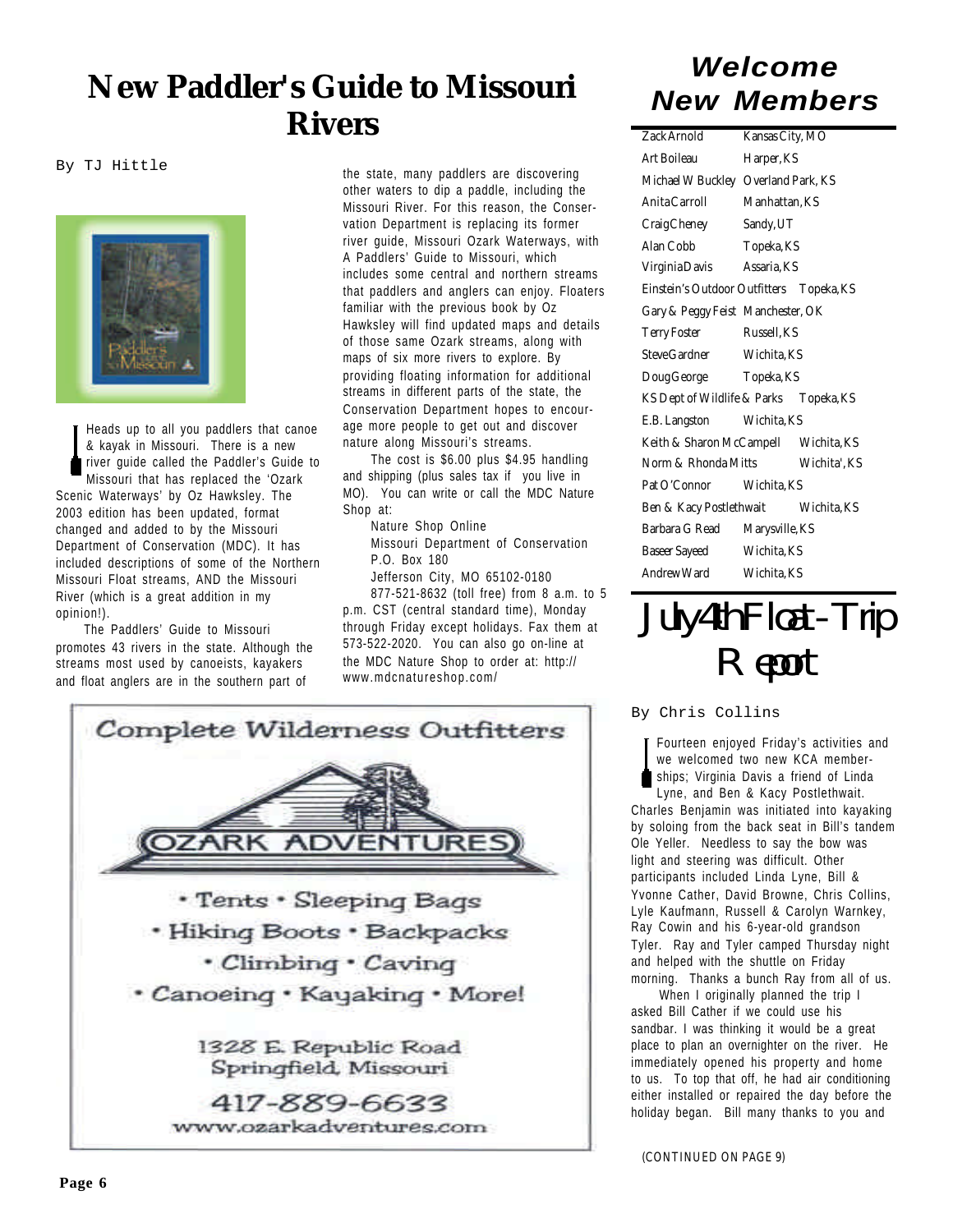# *Actions n' Captions*



*[Above, Delaware & Kansas River Trip, June 30, 2003, Back Row L-R: Pat Cullen, Geoff Swanson, Mark Swanson, R.J. Stephenson, Chris Collins, Lyle Kaufmann. Front Row L-R: Sarah Swanson, Bethany Brown, Bo Cullen, Zach Laffery, Bruce Laffery]*



*[Above: Craig, Rebecca, Colton, & Trenton Geary on the Salmon River - photo by Jackie Rawlings]*



*[Above: Keith & Sandy Ratzloff on the Current River - photo by Judy & Mike Jones]*



*[Above, L-R: Ray Cowin, Bill Cutler, Greg Lazear, Jack Shumard, and Fran Lazear in the shade of the "Wild Bunch Cabin" at Fort Bottom - photo by Cliff Long]*



*[Above, L-R: Dave Murphy, Cliff Long, & T.J. Hittle inside an old cabin on the Salmon River, ID - photo by Jackie Rawlings]*

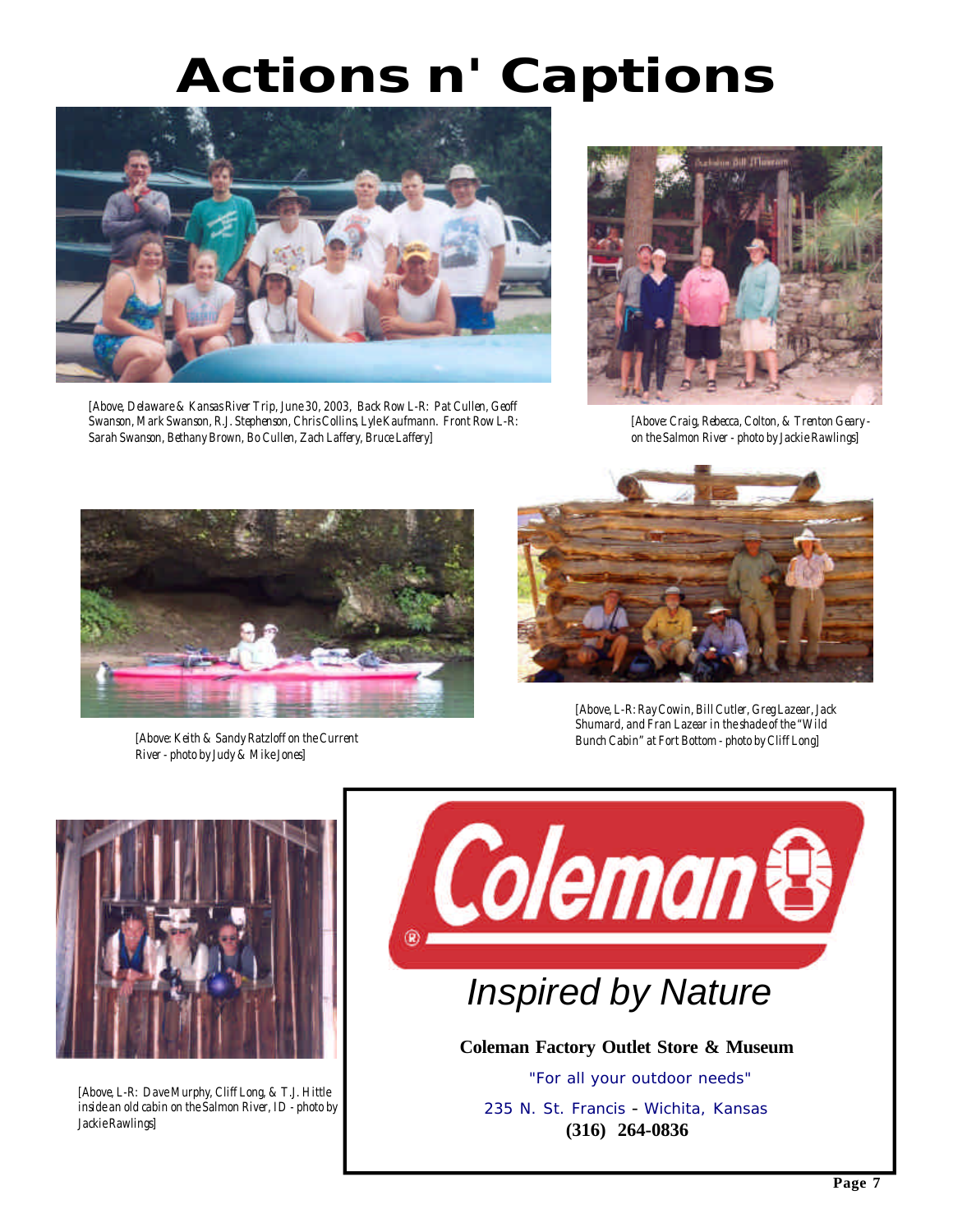# *Stolen Kayak Re-Captured!*

#### By: Joan Grim

[Editor's Note: I've known TSRA member, Jim McCool for a while and thought our members might learn something from this. Reprinted from the Tennessee Scenic Rivers Association (TSRA) Newsletter with permission]

Two years ago, Jim McCool had his Redline kayak stolen from his vehicle at Green Hills Mall in Nashville. He was on his way to teach a TSRA class, stopped to run a quick errand at the mall, and when he returned to his truck, he had no boat, no paddle, no throw rope, and no floatation. However, the saying "what goes around comes around" characterizes the next chapter in this amazing story.

Jim spotted his Redline kayak at Powerhouse put-in at the Hiawassee River on Saturday, August 2, 2003, two years after the theft. What follows is a short, modified stage script of the events.

Jim began inspecting this boat's outfitting and identifying special additions he had made on his stolen Redline that are identical to those on this boat.

**Jim:** This is my boat that was stolen off my truck at Green Hills Mall two years ago.

**Perp's Buddy:** (Deer- in-the-headlights looks). **Jim:** Who was planning on paddling it today?

This is my boat and I'm taking it home with me today. **Perp's Buddy:** Our friend who is running shuttle.

(Perp arrives at the scene.) **Jim:** This is my boat that was stolen off my truck at Green Hills Mall two years ago and I'm taking it

Perp: (Deer-in-the-headlights look). I feel really bad, I didn't know it was stolen when I paid \$150.00 to some guy I went to high school with, but I don't know his name, and who has since disappeared to New York.

**Jim:** This is my boat that was stolen off my truck at Green Hills Mall two years ago. I added the rescue cleat and the tow loop and that's my three-piece break away paddle that looks like it's been painted.

Perp: I, uh, painted the paddle. Now I feel bad. I thought it was odd that he was only charging me \$150.00 for all of this stuff. I don't know what to do, but … (sheepish look).

Perp's Uncle enters the scene.

**Perps Uncle:** I think Perp should paddle the boat today. It's not fair that we came all the way up here and he can't paddle and I can't take him home to tell his dad, who is a prominent attorney in Nashville, that he's out \$150.00. We'll take the boat to Nashville and get back in touch with you in Nashville.

(Cast of characters' collective thoughts: Is he joking? He must think we were born yesterday).

**Perp's Buddy:** (Begins flicking his river knife open and shut, open and shut).

**Jim:** This is my boat that was stolen off my truck at Green Hills Mall two years ago. I added the rescue cleat and the tow loop and that's my three-piece break away paddle that has been painted. I was out over \$1,000.00 after losing this boat and I had to buy a new boat to replace it. I filed a police report and an insurance claim and this boat is NOT going down this river today.

Cast of characters call to the Park Service to request assistance.

Park Ranger and TVAP arrive at the scene with lights flashing. They take individual statements from Jim and Perp.

**Cast of Characters:** (To Park Ranger and TVAP). Jim's Paddling Buddy: "Jim has pulled me out of the river many times using that rescue cleat. I remember one time when I saw Elvis."

**TVAP:** (He inspects the boat, looks in the cockpit, and pulls out a throw rope. The throw rope has Jim McCool's name on it, crossed out, and Perp's name written under it). This boat is obviously stolen. I'm taking it to the police department for further investigation. I'll be in contact with you Mr. McCool.

All joking aside, we are hopeful that Jim will get his boat back. He was firm, kept calm and he had several particular identifying features on this Redline that he and other club members recognized as his. And, of course, his name was on the throw rope. Otherwise, a similar situation could be one person's word against the other person's word. The take home message for all of us who have invested lots of time and money in our boats and equipment is this:

1. Record the serial number of your boats in a safe place. If the boat is stolen, that serial number becomes part of the written police report and the boat's ownership can be traced back to you.

2. Put your name in indelible ink or engrave it somewhere in the boat that only you would know to look for it. Do the same with your other equipment.

3. Paddle with friends. They are credible witnesses and can corroborate your story if anything like this should happen to you.

4. Take photos of the boat, you, and your gear together. File them where they can be found.

### **Kansas Paddling Guides - old & new**

#### By TJ Hittle

home with me today.

Don Charvat, a KCA member and canoeist from Belle Plaine, KS, first published the original Kansas Canoe Trails Guide in 1976. Don covered 17 rivers in his guide. In his introduction, Don acknowledged the support and information provided by members of the Kansas Canoe Association.

During the early 80's, the Kansas Canoe Association's original Kansas Canoe Trail guides were printed as single sheets for each of 15 separate river runs in Kansas. By the late 80's, the Kansas Fish & Game Commission (now Kansas Department of Wildlife & Parks) had stopped printing these and the guides were sadly lacking on current information.

In 1996, one year after the KANSAS PADDLER Home Page was created, personal responses to requests for river trip information that had been pent up for nearly ten years were consuming a huge amount of time. More travel, research time, and effort

was poured into the fledgling KANSAS PADDLER Home Page. The result was a canoe and kayak float trip Internet publication called the Kansas Paddler's guide. The concept was to offer it FREE over the Internet, add maps, add an interactive river gauges, key river information, and keep it updated. The first publication was the Kansas Paddler's Guide - Volume 1, Rivers of the North-Central Kansas. Cliff Long, a KCA member from Wichita, had already developed a guide for the Arkansas River basin but it was not available over the web.

As time rolled on, more requests were made for river information on various individual sections of the 170-mile long Kansas River. That portion of the Kansas Paddler's Guide was eventually split out as Volume 2. A very small Volume 3 was begun in 2003 due to more requests for whitewater play spot locations. At the time of creation for each volume, I placed a web page counter on each volume. In 2003, the total number of visits to the collective Kansas

Paddler's Guides alone exceeded 13,000.

In 2001, after the Friends of the Kaw developed their own website, they produced a similar publication for the Kansas River only and included photos.

In 2003, the Kansas Department of Wildlife & Parks, together with new grant monies, stepped back up to the plate and a new Kansas Paddler's Guide To Public Streams of Kansas will soon be published. Our very own Dave Murphy, a former President of the Kansas Canoe Association and former RiverKeeper for the Friends of the Kaw, is the main author for the new publication. Its focus is on public rivers, streams, and upper reaches of various public lakes that feature public access and public water.

No publication date has been set, but for more information, you can contact Cheri Swayne via email at the KDWP offices in Topeka at: hatcaptain@wp.state.ks.us or Dave Murphy at davemurphy@direcway.com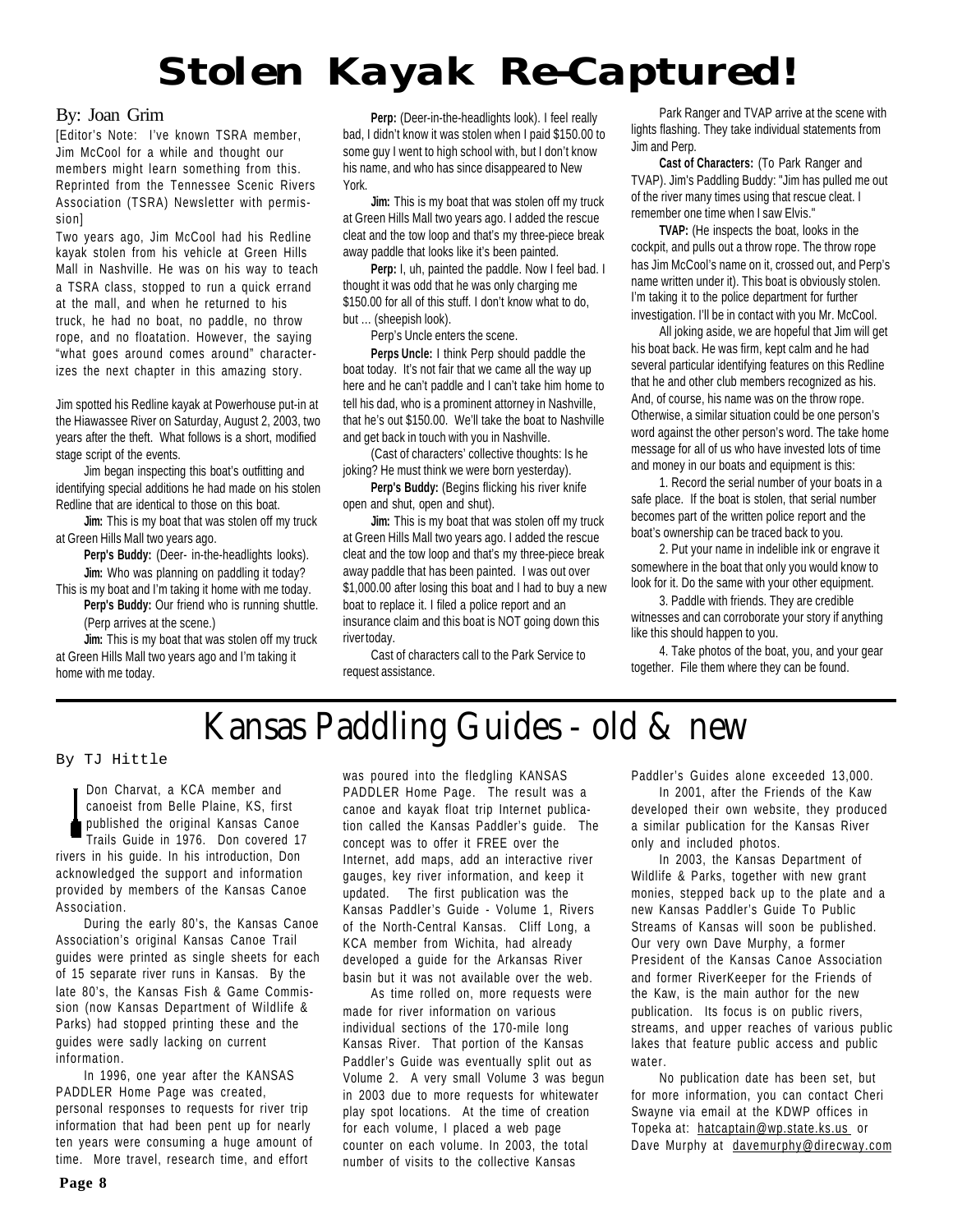# *Durechen Creek - Trip Report*

#### *Aug 9 and Aug 17 – Trip Reports* By Chris Collins

I had originally scheduled a float trip to Fall River but due to water conditions I relocated it to be a paddle trip exploring Durechen Creek north of El Dorado Lake August 9. I thought this would be a "get by" location so we could camp and paddle even though the rivers were dried up. Durechen Creek turned out to be such a pleasant experience that I scheduled a second trip for August 17 for some of those who could not participate the first time.

Those in attendance on August 9 were Noel Hire, Jim Cox, David Browne, Sharon McCampbell, Keith McCampbell and myself. All had kayaks. We launched about 7:15 AM and paddled up the mouth of Durechen Creek, explored several nooks and crannies, and then paddled under Highway 177 and up the narrow creek to the east. I measured 69 degrees inside my tent during the night and the sunrise temperature was 71 degrees. It was mostly cloudy with almost no wind. It did not get hot until we were about done. I think we had all returned to the put-in point by 11:00 AM.

Those in attendance on August 17 were James Christians, Ben Postlehwait, Stacy Postlehwait, Buseer Sayeed and myself. Ben and Stacy paddled a canoe and the rest of us paddled kayaks. The night was a little warmer for this trip but we all had a great time. We launched a few minutes after 6:00 AM and except for James, we were all finished and headed for air conditioning by 10:00 AM. James stayed behind to prepare a breakfast and just enjoy nature a little longer. We all agreed that paddling is a great way to enjoy a sunrise. While at the lake, I did some scouting for a future Walnut River trip.

#### *(Green River - CONTINUED FROM PAGE 3)*

later found that the red effected the river past the town of Green River.) Some of the crew got so cold in the rain and wind that we made a warm up stop before reaching camp.

The next day Bob, John, Les, and I floated Swallow Canyon. The weather was still nasty so the Moudrys and Brodericks helped move vehicles to our next camp at Swinging Bridge before taking off for a warmer place. Rob, Caitlin, and Mick went hiking. Jean and Patti took the day off.

The third day was cloudy but warmer without rain as we made our way to Crook Campground.

The last day was the warmest and sunniest day of the trip. From Swinging Bridge to Lodore Ranger Station (our final destination) was basically flat water.



**Store Hours: Monday-Friday 10:00-8:00 Saturday 10:00-6:00 Sunday 12:00-5:00** *Dagger Kayaks*

7724 East Central Wichita, KS 67206 (316) 684-6579 (800) 371-0225 mountainhighinc.com

#### *(July 4th Float - CONTINUED FROM PAGE 6)*

Yvonne from all of us for your hospitality.

For the Friday evening float we launched from Bill's sandbar at 6:10 PM with intentions of floating to the Belle Plaine Road Bridge for a distance of 5.90 miles and an estimated 3:00 hours. Our speed was grossly over estimated and nowhere near that of the morning trip. For starters we had two tandem kayaks with a deep draft that caused them to get stuck frequently. Bill and I both ran sweep to help them. It must have taken an hour to make the first mile. When we reached a point just past the end of Bill's property we helped the two tandem kayaks and their pilots to exit the river. Bill hiked back to the cabin to get his truck and then hauled them back to camp. They were all most gracious that they did not have to continue towing their boats.

The four remaining boats piloted by Lyle Kaufmann, Charles Benjamin, Yvonne and myself continued to the original take-out at the bridge on the Belle Plaine Road. I think we should have exited with the rest of the group but Lyle and Charles were already too far down river to communicate this idea with them.

Bill had provided Charles with a real kayak for the evening trip and he did much better. As far as I know, Yvonne was the only one to be bucked off her boat and she did provide some entertainment for the rest of us. In all fairness, she did as well as anyone could have done in trying to keep her whitewater kayak up with three touring kayaks. She IS a superior paddler. I stayed back with Yvonne and tried to keep Charles and Lyle in sight.

We all got stuck many times. The Derby gage height was only 2.24 feet as compared to 5.26 feet for the May 17 KCA Rendezvous trip. We also discovered a rocky bottomed Arkansas River a couple of miles north of the take-out that change the rules for finding the channel. We finally caught up with Lyle and Charles at the take-out just as night was approaching and it was almost too dark to see. The take-out was at the same place we took out on the second day of the KCA Rendezvous only this time instead of an eddy on river left we found a sandbar that covered about half of the river.

By the end of the day, two floats trips and many groundings later Charles Benjamin was the only one who wanted to do a Saturday morning float. I think Charles is now hooked on kayaking. He should be ecstatic when he experiences cool weather and real water.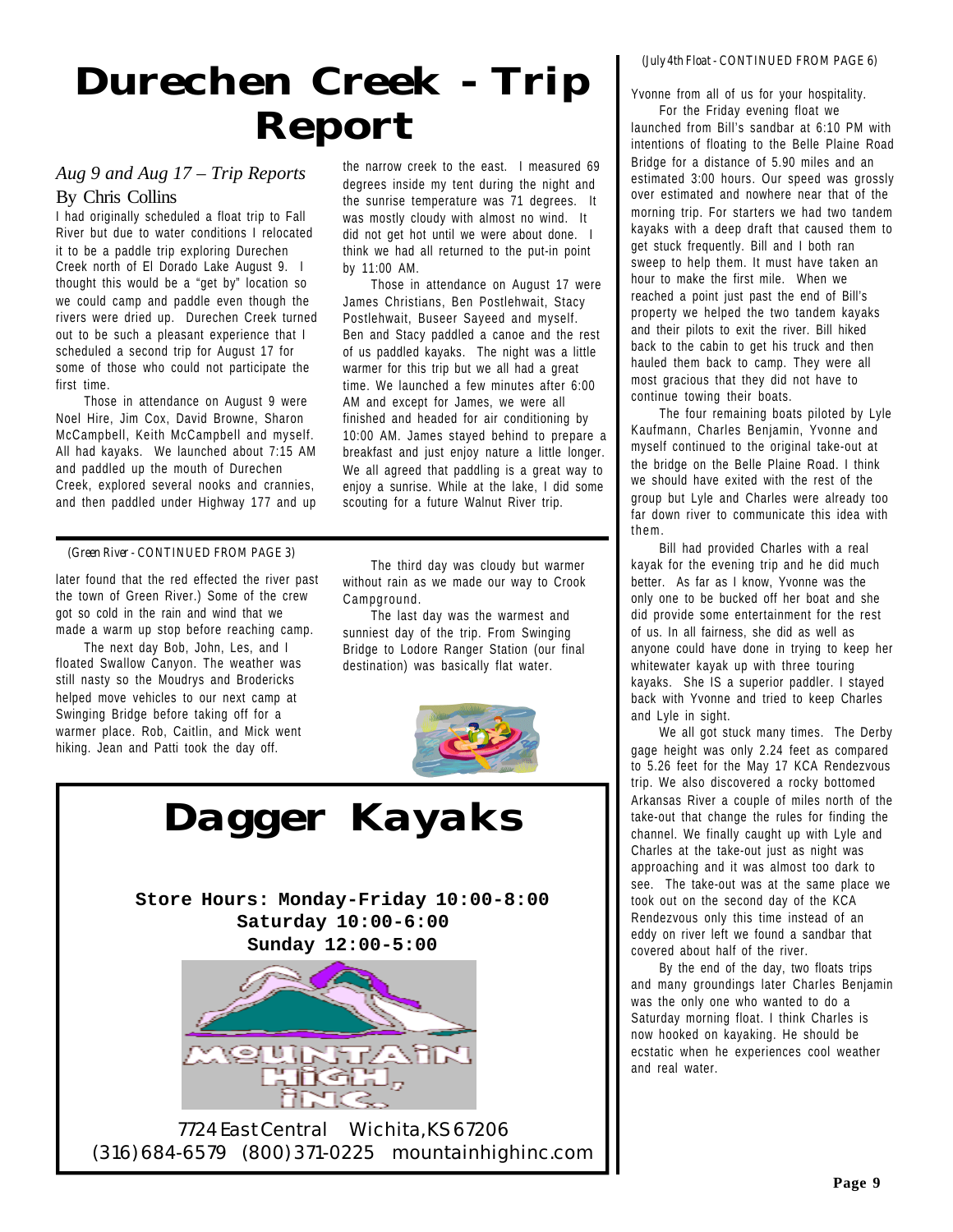| stro@ikansas.com                                                                                                                                                                                                                                                                       | :hurlow@kansas.net   | ilfordtk@aol.com             | turner@kskc.net | ttgu@aol.com                                                                                                                                                                                                                                                                                                                                      | lvarnau@swbell.net                  | thcovey@hotmail.com |                           | senorward@yahoo.com       | rwarnky@netzero.net          | monkwaugh@aol.com                                                                                                                                                                                           |                           | auntbee40@yahoo.com  | marshallwhite@sbcglobal.net | michaelwilds@yahoo.com | ich@ksu.edu              |                     | whitewater@hotmail.com | bigh2o@lasal.net     |                      |
|----------------------------------------------------------------------------------------------------------------------------------------------------------------------------------------------------------------------------------------------------------------------------------------|----------------------|------------------------------|-----------------|---------------------------------------------------------------------------------------------------------------------------------------------------------------------------------------------------------------------------------------------------------------------------------------------------------------------------------------------------|-------------------------------------|---------------------|---------------------------|---------------------------|------------------------------|-------------------------------------------------------------------------------------------------------------------------------------------------------------------------------------------------------------|---------------------------|----------------------|-----------------------------|------------------------|--------------------------|---------------------|------------------------|----------------------|----------------------|
| 185-825-2261<br>785-632-2713<br>01410<br>7432                                                                                                                                                                                                                                          | 185-632-5805<br>7432 | 13-422-4913<br>6113<br>14647 | 6262-2562       | 16-361-3912                                                                                                                                                                                                                                                                                                                                       | 785-841-1627<br>54113<br>56044-1015 | 16-303-9133<br>7211 | 185-437-2904<br>6536-9705 | $16 - 729 - 4099$<br>7205 | 16-744-3486<br>17220<br>4113 | $116 - 444 - 9011$                                                                                                                                                                                          | 785-841-1088<br>6044-4689 | 520-364-2749<br>6839 | 520-665-3704<br>7502-2042   | /85-539-4695<br>6503   | 85-762-3335<br>6441-8314 | 85-266-6591<br>6605 | 13-648-6709<br>6208    | 35-259-1614<br>14532 | 102-392-2883<br>6134 |
|                                                                                                                                                                                                                                                                                        |                      |                              |                 |                                                                                                                                                                                                                                                                                                                                                   |                                     |                     |                           |                           |                              |                                                                                                                                                                                                             |                           |                      |                             |                        |                          |                     |                        |                      |                      |
| Center<br><b>kbilene</b>                                                                                                                                                                                                                                                               | Center               | dwardsville                  | Vewkirk         | <ansas city<="" td=""><td>awrence</td><td>Vichita</td><td>3t. Mary's<br/>Michita</td><td></td><td><b>BelAire</b></td><td><ansas city<="" td=""><td>awrence</td><td>lurlington</td><td><b>lutchinson</b></td><td><b>Manhattan</b></td><td>unction City</td><td>Topeka</td><td>arairie Village</td><td>deol</td><td>Dmaha</td></ansas></td></ansas> | awrence                             | Vichita             | 3t. Mary's<br>Michita     |                           | <b>BelAire</b>               | <ansas city<="" td=""><td>awrence</td><td>lurlington</td><td><b>lutchinson</b></td><td><b>Manhattan</b></td><td>unction City</td><td>Topeka</td><td>arairie Village</td><td>deol</td><td>Dmaha</td></ansas> | awrence                   | lurlington           | <b>lutchinson</b>           | <b>Manhattan</b>       | unction City             | Topeka              | arairie Village        | deol                 | Dmaha                |
| Spruceway Street<br>1105 Spruceway Street<br>419 Huntress St<br>818 Third Street<br>59 Deox 13302<br>5917 Walnut<br>1611 West 2nd Street<br>5917 Walnut<br>2025 South Market<br>2142 Ne Rekated<br>5114 East Ashton Court<br>5114 East Ashton Court<br>1115 Hudson Street<br>5502 Nort |                      |                              |                 |                                                                                                                                                                                                                                                                                                                                                   |                                     |                     |                           |                           | East Ashton Cour             |                                                                                                                                                                                                             |                           |                      |                             | Wyndham Heights Dr     | West Highway 18          |                     |                        | South Highland Drive |                      |
| Cathy<br>Mark<br>Lynn & Kathryn<br>Ken & Terri<br>Richard & Dee<br>Gaylon<br>Don<br>Anna & Bruce<br>Narshall & Kathi<br>Marshall & Kathi<br>Marshall & Kathi<br>Michael<br>Nichael<br>Dean<br>Dean Bronis & Christine<br>Dean                                                          |                      |                              |                 |                                                                                                                                                                                                                                                                                                                                                   |                                     |                     |                           |                           |                              |                                                                                                                                                                                                             |                           |                      |                             |                        |                          |                     |                        |                      |                      |
| Strowig<br>Swanson<br>Thurlow<br>The Hotal<br>Umbarger<br>Venturing - BSA Crew 820<br>Werschelden<br>Warky<br>Warky<br>Wendland<br>White<br>Williams<br>Williams<br>Williams<br>Williams<br>Williams<br>Williams<br>Williams                                                           |                      |                              |                 |                                                                                                                                                                                                                                                                                                                                                   |                                     |                     |                           |                           |                              |                                                                                                                                                                                                             |                           |                      |                             |                        |                          |                     |                        |                      |                      |

#### *(Reading the Channel - CONTINUED FROM PAGE 2)*

find the deeper water.

Tip #2: When one well-defined bend is followed by another well-defined bend in the opposite direction the channel will have to cross the river between the two bends. It will most likely begin to cross soon after the first bend stops deflecting or turning the current.

Tip #3: Watch for shiny and darker colored water. Even in windy conditions shallow water will have more ripples than deeper water. Tiny waves are generated when fast moving water flows across the bottom. In deeper water these waves are dampened before they reach the surface. Beware of areas of still water and areas that are shielded from a strong breeze. These areas can appear shiny and still be shallow. This tip will be especially helpful when there are no clearly defined bends in the river and the current is free to meander around.

Tip #4: Watch the silt, seeds, cotton and suds on the surface of the water. They are often more concentrated over the channel and in the faster water. The objects on surface can help you locate the faster moving water, where the channel is usually located.

Tip #5: Watch your path for a line of ripples followed by shiny water. The ripple line will usually mark the shallowest downstream part of a sandbar. The water will be deeper right after the line and you may get stuck before reaching it. If you spot a break in the line of ripples, this area will be less shallow.

Tip #6: Watch others in your group and learn from their successes and their mistakes. If possible observe the undisturbed water surface in front of the lead boat. If a canoe is in the lead, observe a change in the depth that canoe paddle is inserted in the water. Canoe paddles can sometimes provide a clue because they are usually inserted nearly vertical and the full paddle can't be inserted vertically in shallow water.

Tip #7: If you do get stuck, stand up and observe what happened and where you should go next. Lines identifying sandbars and narrow paths of shiny water are much easier to see when your eyes are elevated.

Tip #8: If the river straightens out, expect the channel to become much less defined and not so deep. The channel can split in two or more paths and sometimes disappear. The shiny water tip may be the only one that provides hope.

Tip #9: If sandbars are prevalent, watch for thick sharp edges on the sandbars that appear as though they are caving into the water. This is evidence that the sandbar is being carved away by the current. Deeper and darker colored water is usually found near these thick sharp edges. Sandbars that gradually taper into the water indicate shallow water near the sandbar.

Tip #10: Attach a leash to your boat. Sometimes the river channel simply disappears into multiple and shallow threads. Bow and stern lines can make it easy to pull your boat with your back straight or secure it while you get a snack or help a friend.

Tip #11: A kayak or canoe that is well balanced does much better in drafting the shallow areas than one in which either the bow or stern is heavier or unbalanced. Often, one can reposition gear and/or extra paddlers to help balance the load.

Good Luck & I"ll see you on a river!

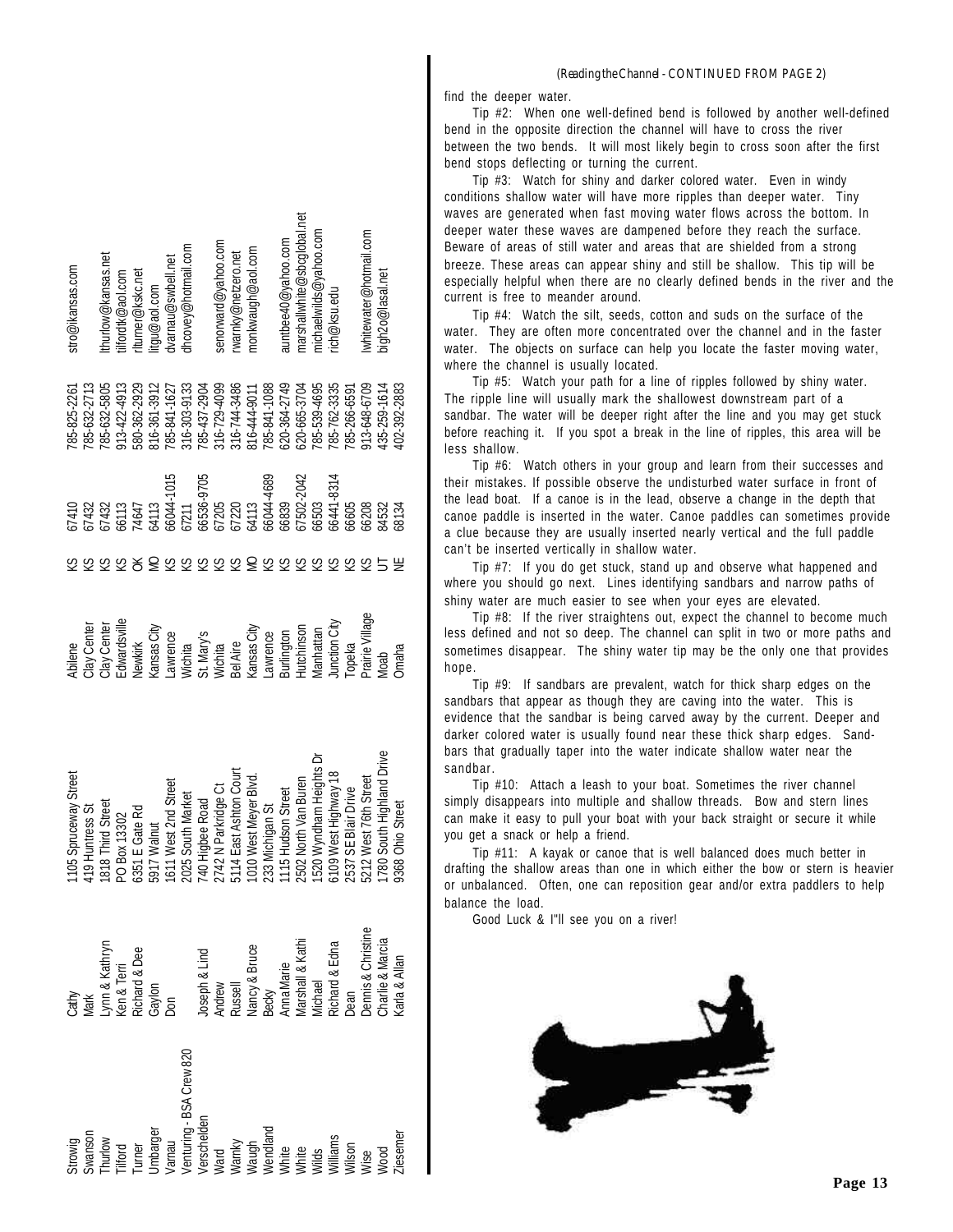#### *(KCA Member...Bill Cather - CONTINUED FROM PAGE 1)*

offered us some fresh homemade bread until other participants arrived for the evening float trip.

We finally put our boats in the river around 6 PM only to find out that we had to walk much of the river because it was so low to float our tandem boats. After floating for about 1 ½ hours Bill suggested that we pull out, because it would be too dark by the time we reached the scheduled take-out point.

Bill felt that the other 4 boaters could make it to the take-out because there was only one person per boat and they had a shallow draft. Bill helped us drag our boats out of the water, up a small embankment loaded with poison ivy and then about a half mile through sand, woods, poison ivy and weeds to get back to his property.

From the edge of his property we walked about another half mile to a small cabin on a hill. He left us at the cabin and walked another 15 minutes to get his pickup. He then returned to rescue us from the heat and take our boats back to the Old Goat Ranch. I stayed with the boats while he took the three ladies to the air-conditioned mobile home. Then he returned for me.

After picking me up we went down to where the kayaks were and loaded them into his pickup. He dropped two of the kayaks off at his garage and then took mine up to where my car was. He then stopped to help me load my kayak onto my car and offered for me to go back to his home and take a shower to wash off any possible poison ivy residue. I cannot say too much for this man. He is one of the kindest and most hospitable men that I have met in a long, long time.

[Editor's Note: Thank you, Mr. Warnky, for letting us print such a nice note about one of our most dedicated KCA members.]

#### *(What I Learned........... - CONTINUED FROM PAGE 1)*

passed the stress test he experienced in the ten seconds or so it took me to come up from under my kayak after my first disastrous encounter with item #2.

4. Zip-lok plastic bags are not always waterproof, nor are snap top plastic containers (the good bags are worth it) and when they tell you to tie down everything, they mean it (see item #3.)

5. Raccoons in our national parks have undergone advanced commando training in how best to pillage a campsite in complete darkness. Anything not inside a tent or locked into a hatch is fair game, even behind seats and inside bags. Gorp seems to be a local favorite, judging by the squabbling going on.

6. Nothing designed by Disney engineers could ever compare to the beautiful ride floating silently down a pristine waterway with rustling leaves, chuckling rapids, and birds calling all around. The turtles, the shy whitetail deer, the incredible display of fireflies after dark – Mother Nature's own animatronics are the best.

7. Dehydrated and lightweight foods can be really tasty. I was skeptical, but we ate like royalty. Keith and Sandy's planning paid off with a combination of commercial dehydrated meals (very easy to prepare after a day's paddle), dry mixes from the grocery store, and a few fresh foods such as fruits, eggs and cheese.

8. Any man who makes a point of dumping his kayak at least as many times as his klutzy wife does is a keeper. It is a good thing, however, that he had a corroborating witness to the copperhead in the rootwad, and there doesn't seem to be any way he could have bribed that fly fisherman.

9. Always pack out your trash! The smallest trace of man's intrusion into the wilderness stands out as a blot on Nature's beauty.

10. Wear sunscreen!

11. My biggest concern about this outstanding trip – with Sandy Ratzloff's meticulous planning, the convenience of camping on gravel



*[Above: Sandy Ratzloff on the Current River - photo by Keith Ratzloff]*

bars, the glorious beauty of the Ozarks, and the pleasure of our friends' company – is that it's going to be really tough to match, much less exceed. I'm afraid we'll spend years of vacations with the Ratzloffs saying things like "this was fun, but not like the Current River!" Oh, well, it was worth it.

### **KCA Accessories Kayak Chapter Videos** *T-Shirts - KCA Decals - Ball Caps - Bumper Stickers Training & Trip Videos* Contact Pat Cullen 6419 SE Stubbs Road Berryton, KS 66409 785-379-9916 / email:pcullen@sbcglobal.net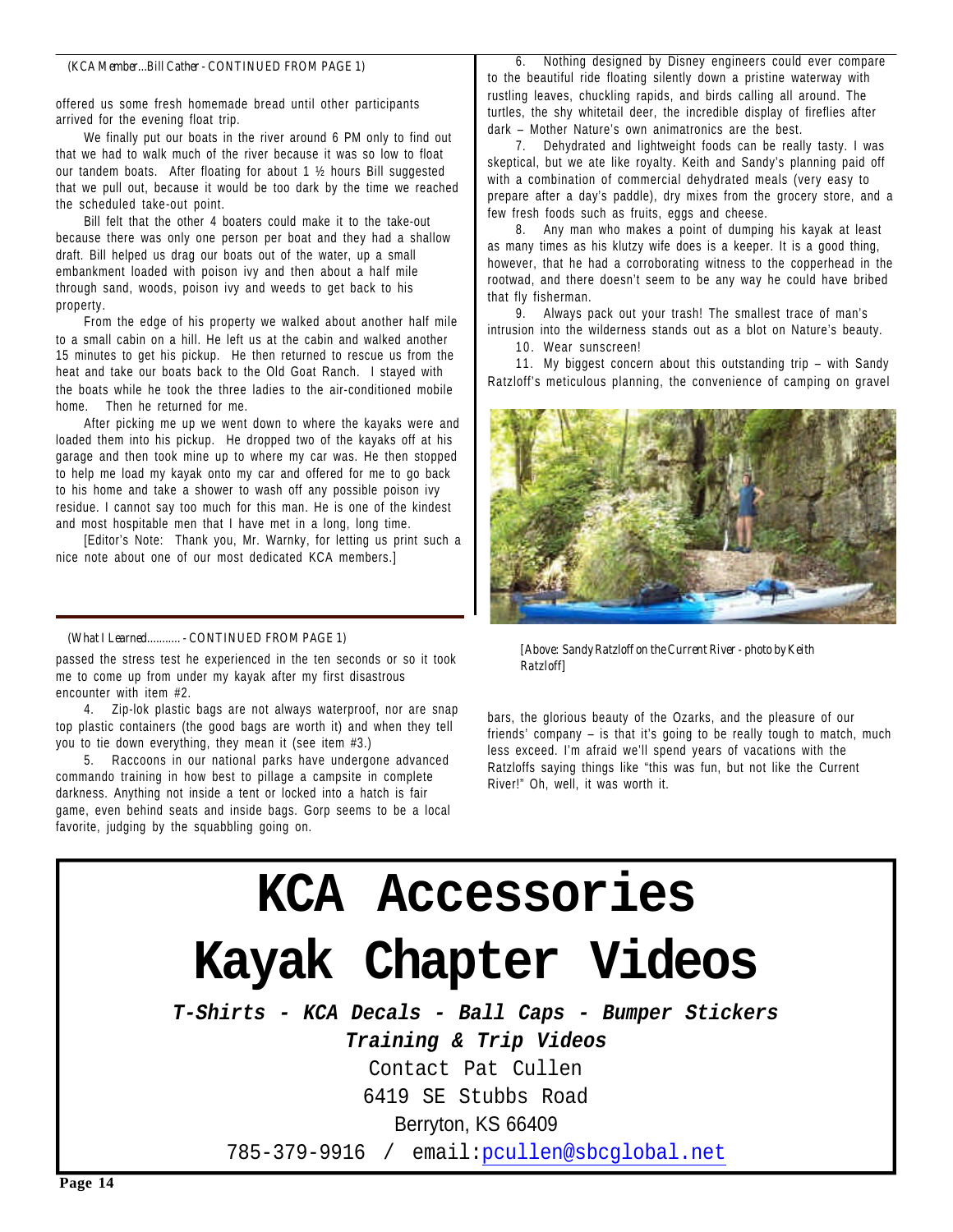|                                                                                                                                                                                                                                     | PLEASE PRINT LEGIBLY                                                                                                                                                                                                                                                                                                                                                                                                                                                                                                                                                                               |  |
|-------------------------------------------------------------------------------------------------------------------------------------------------------------------------------------------------------------------------------------|----------------------------------------------------------------------------------------------------------------------------------------------------------------------------------------------------------------------------------------------------------------------------------------------------------------------------------------------------------------------------------------------------------------------------------------------------------------------------------------------------------------------------------------------------------------------------------------------------|--|
|                                                                                                                                                                                                                                     | Name $\#2$ :                                                                                                                                                                                                                                                                                                                                                                                                                                                                                                                                                                                       |  |
| <b>CANOE ASSOCIATION</b>                                                                                                                                                                                                            |                                                                                                                                                                                                                                                                                                                                                                                                                                                                                                                                                                                                    |  |
|                                                                                                                                                                                                                                     |                                                                                                                                                                                                                                                                                                                                                                                                                                                                                                                                                                                                    |  |
|                                                                                                                                                                                                                                     | [THIS PHONE NUMBER & EMAIL ADDRESS WILL BE LISTED IN THE NEWSLETTER ROSTER]                                                                                                                                                                                                                                                                                                                                                                                                                                                                                                                        |  |
|                                                                                                                                                                                                                                     | My areas of interest include (check all that apply):                                                                                                                                                                                                                                                                                                                                                                                                                                                                                                                                               |  |
|                                                                                                                                                                                                                                     | <b>EX</b> Family/Flatwater Canoeing (Class I-II)                                                                                                                                                                                                                                                                                                                                                                                                                                                                                                                                                   |  |
|                                                                                                                                                                                                                                     | <b>Kayak Touring (Class I-II)</b><br>✍                                                                                                                                                                                                                                                                                                                                                                                                                                                                                                                                                             |  |
|                                                                                                                                                                                                                                     | <b><i><b>E</b></i></b> Whitewater Canoeing/Kayaking/Rafting (Class III+)                                                                                                                                                                                                                                                                                                                                                                                                                                                                                                                           |  |
| Please tell us how you heard about the<br>Kansas Canoe Association - check all                                                                                                                                                      | <b>CHECK ONE TYPE OF MEMBERSHIP:</b><br>\$15.00 Single / Family Membership                                                                                                                                                                                                                                                                                                                                                                                                                                                                                                                         |  |
| that apply:                                                                                                                                                                                                                         | \$45.00 Associate/Business Membership                                                                                                                                                                                                                                                                                                                                                                                                                                                                                                                                                              |  |
| ≤<br>From a friend who boats<br>€<br>Another KCA Member                                                                                                                                                                             | (w/a 6 column inch KCA Newsletter ad & KCA website ad)<br>\$200.00 Life Membership                                                                                                                                                                                                                                                                                                                                                                                                                                                                                                                 |  |
| ø<br>KANSAS PADDLER Home Page                                                                                                                                                                                                       | (does not include chapter dues)                                                                                                                                                                                                                                                                                                                                                                                                                                                                                                                                                                    |  |
| ø<br>Information at a business, name::                                                                                                                                                                                              | My additional contribution to KCA Conservation-Access Program<br><b>OPTIONAL CHAPTER AFFILIATIONS</b>                                                                                                                                                                                                                                                                                                                                                                                                                                                                                              |  |
| €<br>Article in News Media<br>ø<br>A KCA activity booth                                                                                                                                                                             | \$5.00 Kayak Chapter                                                                                                                                                                                                                                                                                                                                                                                                                                                                                                                                                                               |  |
| ≤<br>Other: and the contract of the contract of the contract of the contract of the contract of the contract of the contract of the contract of the contract of the contract of the contract of the contract of the contract of the | <b>TOTAL OF ALL FEES</b><br>Please fill out this form completely, even if you are renewing. Send the                                                                                                                                                                                                                                                                                                                                                                                                                                                                                               |  |
|                                                                                                                                                                                                                                     | application and your check for TOTAL OF ALL FEES to:                                                                                                                                                                                                                                                                                                                                                                                                                                                                                                                                               |  |
|                                                                                                                                                                                                                                     | Kansas Canoe Association; PO Box 44-2490; Lawrence, KS 66044                                                                                                                                                                                                                                                                                                                                                                                                                                                                                                                                       |  |
|                                                                                                                                                                                                                                     | KCA depends upon volunteer efforts. I am willing to help with these activities:                                                                                                                                                                                                                                                                                                                                                                                                                                                                                                                    |  |
| ■ Marketing/Membership                                                                                                                                                                                                              | ■ Instruction/Safety                                                                                                                                                                                                                                                                                                                                                                                                                                                                                                                                                                               |  |
| ■ Flatwater/Touring Trips                                                                                                                                                                                                           | ■ Special Events, Rendezvous, etc                                                                                                                                                                                                                                                                                                                                                                                                                                                                                                                                                                  |  |
| & Whitewater Trips                                                                                                                                                                                                                  | <i>&lt;</i> ≤ Website                                                                                                                                                                                                                                                                                                                                                                                                                                                                                                                                                                              |  |
|                                                                                                                                                                                                                                     |                                                                                                                                                                                                                                                                                                                                                                                                                                                                                                                                                                                                    |  |
|                                                                                                                                                                                                                                     | <b>General Waiver &amp; Liability Release</b>                                                                                                                                                                                                                                                                                                                                                                                                                                                                                                                                                      |  |
| ABOVE, I FREELY SIGN THIS WAIVER AGREEMENT.                                                                                                                                                                                         | THE UNDERSIGNED, HEREBY ACKNOWLEDGE THAT I AM AWARE THAT THERE ARE CERTAIN ELEMENTS OF DANGER INHERENT IN BOATING ACTIVITIES WHICH ARE BEYOND THE CONTROL OF KANSAS CANOE<br>ASSOCIATION (KCA), ITS TRIP COORDINATORS, CLUB MEMBERS, CLUB OFFICERS AND THE BOARD OF DIRECTORS, AND THAT PARTICIPATION IN THESE EVENTS AND OTHER ACTIVITIES SUCH AS FLOAT TRIP AND CAMP<br>  OLTINGS, ENTAILS UNAVOIDABLE RISK<br>HEREBY COVENANT AND AGREE, THAT NO SUIT OR ACTION AT LAW SHALL BE INSTITUTED FOR THE ABOVE REASONS BY ME OR OTHERS IN MY BEHALF OR IN MY RIGHT. HAVING READ AND UNDERSTANDING THE |  |
|                                                                                                                                                                                                                                     |                                                                                                                                                                                                                                                                                                                                                                                                                                                                                                                                                                                                    |  |
|                                                                                                                                                                                                                                     |                                                                                                                                                                                                                                                                                                                                                                                                                                                                                                                                                                                                    |  |
|                                                                                                                                                                                                                                     |                                                                                                                                                                                                                                                                                                                                                                                                                                                                                                                                                                                                    |  |
|                                                                                                                                                                                                                                     |                                                                                                                                                                                                                                                                                                                                                                                                                                                                                                                                                                                                    |  |
|                                                                                                                                                                                                                                     |                                                                                                                                                                                                                                                                                                                                                                                                                                                                                                                                                                                                    |  |
| Signature(s) X                                                                                                                                                                                                                      |                                                                                                                                                                                                                                                                                                                                                                                                                                                                                                                                                                                                    |  |
|                                                                                                                                                                                                                                     |                                                                                                                                                                                                                                                                                                                                                                                                                                                                                                                                                                                                    |  |
|                                                                                                                                                                                                                                     |                                                                                                                                                                                                                                                                                                                                                                                                                                                                                                                                                                                                    |  |
|                                                                                                                                                                                                                                     | revised: 04/22/03                                                                                                                                                                                                                                                                                                                                                                                                                                                                                                                                                                                  |  |
|                                                                                                                                                                                                                                     |                                                                                                                                                                                                                                                                                                                                                                                                                                                                                                                                                                                                    |  |
|                                                                                                                                                                                                                                     |                                                                                                                                                                                                                                                                                                                                                                                                                                                                                                                                                                                                    |  |
|                                                                                                                                                                                                                                     | The Kansas Canoe Association (KCA), organized April 26, 1975, is a Kansas Not-For-Profit Corporation. KCA is an organization of canoeists, layakers, and rafters                                                                                                                                                                                                                                                                                                                                                                                                                                   |  |
| specific interests of Chapter members                                                                                                                                                                                               | workingtogether to promote river running education, conservation, access and related activities Various Chapters of KCA may be established within KCA to help support the                                                                                                                                                                                                                                                                                                                                                                                                                          |  |
|                                                                                                                                                                                                                                     | KCA Bylaws, Outdoor Code, KCA History, Paddling Tips, Trip Waiver Forms, a list of businesses that extend KCA Members a discount, and much<br>more can be found on-line in the KANSAS PADDLER Home Page on the Membership Page                                                                                                                                                                                                                                                                                                                                                                     |  |